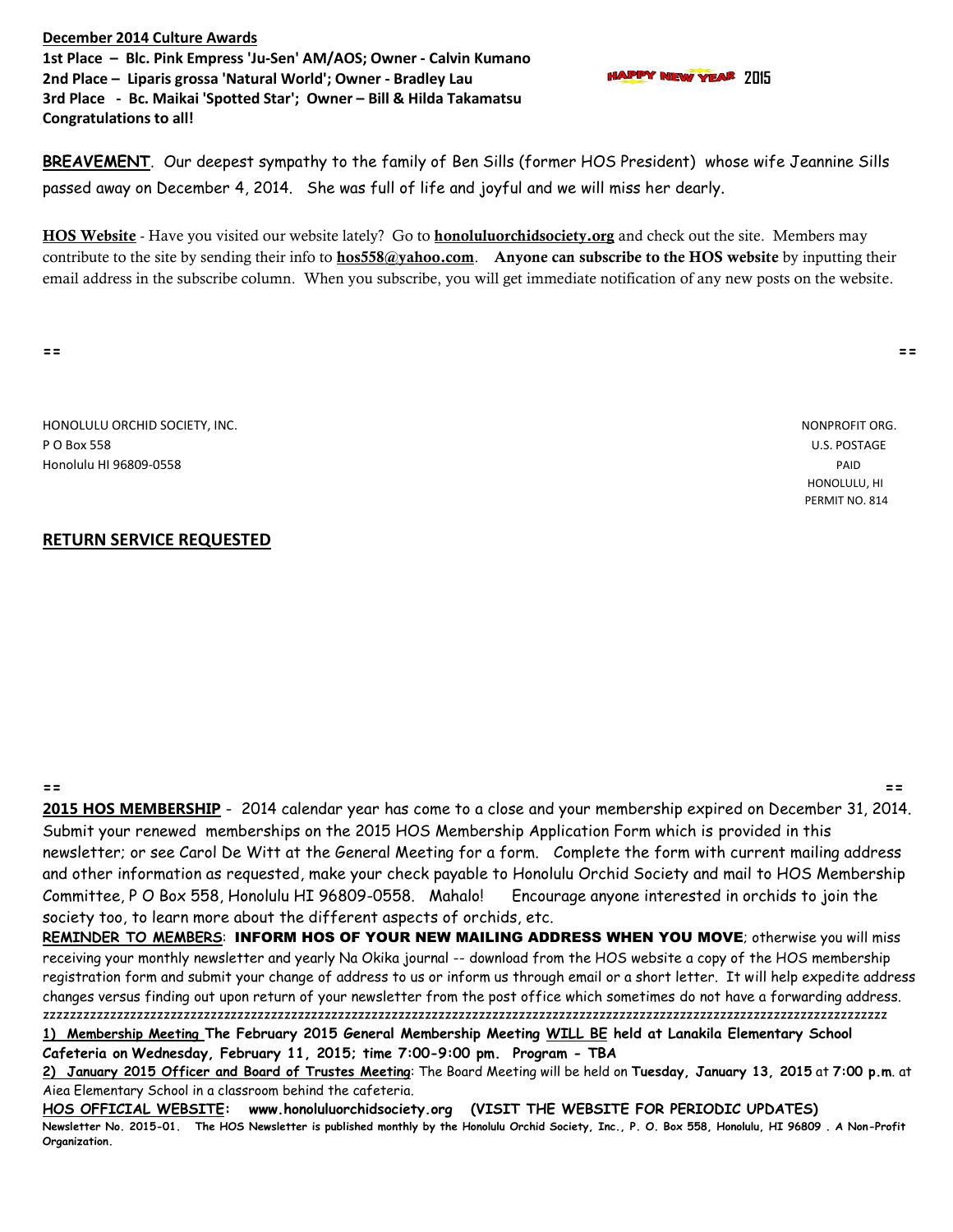## **HONOLULU ORCHID SOCIETY MONTHLY NEWSLETTER No. 2015-01**

HOS GENERAL MEETING

## Date: Sunday, January 18, 2015 Time/Place: 9:30 a.m., Hale Ikena Restaurant Program **"Annual Business & General Membership Meeting & Installation Banquet"**

Happy New Year to all! We wish you all a great new year, good health and positive energies. We look forward to new challenges in the world of orchids and continued support from all members.

**The January 2015 General Membership Meeting will not be held at Lanakila Elementary School on Wednesday, January 14, 2015. If you go to the school, no one will be there.....but we want to see our membership at the meeting as indicated below:**

Calendar year 2015 first HOS General Membership Meeting and the Installation of the newly elected Officers and Board of Trustees will be held on **Sunday, January 18, 2015 at 9:30 am at the Hale Ikena Restaurant on the Golf Course Bldg. 711 Morton Drive at Fort Shafter.** It is a Sunday Brunch Buffet with an array of fresh fruits, assorted fresh vegetables, pastries, hot breakfast and lunch entrees, desserts and beverages. The cost is \$30.00 per person (age 11 & above), \$20.00 per child (age 6 to 10 years old) and \$15.00 per child (age 3 to 5 years old).

**TAKE NOTE; Entry Passes onto Fort Shafter will be issued at the Pass & ID Office after the security guard at the entrance gate directs you to the office for all those who do not have a military sticker on their POV.** All vehicle operators must show a current driver's license, current no-fault insurance card and current vehicle safety inspection. Provide ages of children attending event, if applicable. Passengers should also have an ID should the security guards ask for them. **Please arrive at least 30 minutes prior to the start of our program as the check in at the Pass and ID Office may take a while if there is a long line of people being processed.**

Thank you to all who have made their reservations to attend the first business & general membership meeting and installation banquet of 2015. Are you (Yes YOU) still pondering to attend???? Deadline is January 7, 2015 for receipt of **your reservation and payment.** Take a few minutes to fill in the reservation form enclosed in this newsletter on page 3 and mail it in. **Make check payable to Honolulu Orchid Society or HOS and mail to HOS Banquet Committee, P O Box 558, Honolulu HI 96809-0558. If you cannot get your reservation form in by January 7th, but want to attend, call Carol De Witt at 808-597-4087** and inform her of the number and names of those attending. Provide ages of children if any is attending too. (Note: If no answer, leave message, including your name and phone number so Carol can return your call). **YOUR PAYMENT WILL BE ACCEPTED AT THE BANQUET**.

**MAHALO NUI LOA**. **Mahalo to all the members, family and friends who joined together to celebrate "Family Night - Christmas Holiday Pot Luck" at our December 2014 meeting. Holiday music played in the background as everyone enjoyed their dinners and fellowshipped with one another. Plants were given as names were drawn and called out at the end of the evening. Foods shared are as follows: APPETIZERS: Jadine Lee - Crab Gau Gee; Reece Kilbey - Baked Manapua SIDE DISHES : Williette Wong - Chop Chae; Jackie Lai - Chinese Taro Cake; Charlotte Yamamoto - Pea Salad; Hilda & Bill Takamatsu- Edamame Rice; Mel & Pam Waki - Namasu; Vi Yamaji - Oyster Sauce Chicken Cake Noodle; Ron & Sharlene Yamauchi - Potato Macaroni Salad & Roasted Fresh Brussel Sprouts; Kathy Sakuda - Broccoli Bacon Salad; Ann Geschwandtner - Vegetable Noodle; Carol De Witt - Baked Sweet Potatoes & Yams ENTREES: Calvin Kumano - Beef Broccoli; Ruth Chun - Chinese Roast Pork on Steamed Cabbage; Walter Wong - Chicken Katsu; Brad Lau & Linda Inouye - Pork Tonkatsu; Vivian McCoy - Fish Jun & Meat Jun; Ken Ching - Char Siu & Chinese Roast Pork; Clem & Maryrose Roldan - Chicken Tofu; Carol De Witt - Bake Ham; Ingelia & Mel White - Vegetarian Curry; Joann & Bob Higuchi - Kalua Pig. DESSERTS: Jennie Rosario - Fresh Strawberries; Walter Wong - Strawberry & Blueberry Mini Cheesecakes; Beaudine Ma - Baklava; Emiko Watanabe - Chocolate Cake & Cherry Pie; Mel & Pam Waki - Lemon Cream Cheese Dessert; Ken Ching - Banana Bread; Topher Brough - Chocolate Cake; Charlotte Yamamoto - Mountain Apple Cobbler; Dorothy Nakama - Haupia Cream Pie; Inez Brunson - Butter Mochi w/Crystallized Ginger; Alex Lum - Cranberry Cheesecake. Water and Juice provided by HOS. We thank you all for sharing the superb abundance of foods with everyone who attended. Everything was yummy and our tummies were full and content. Ho!Ho!Ho!. Merry Christmas from Santa!**